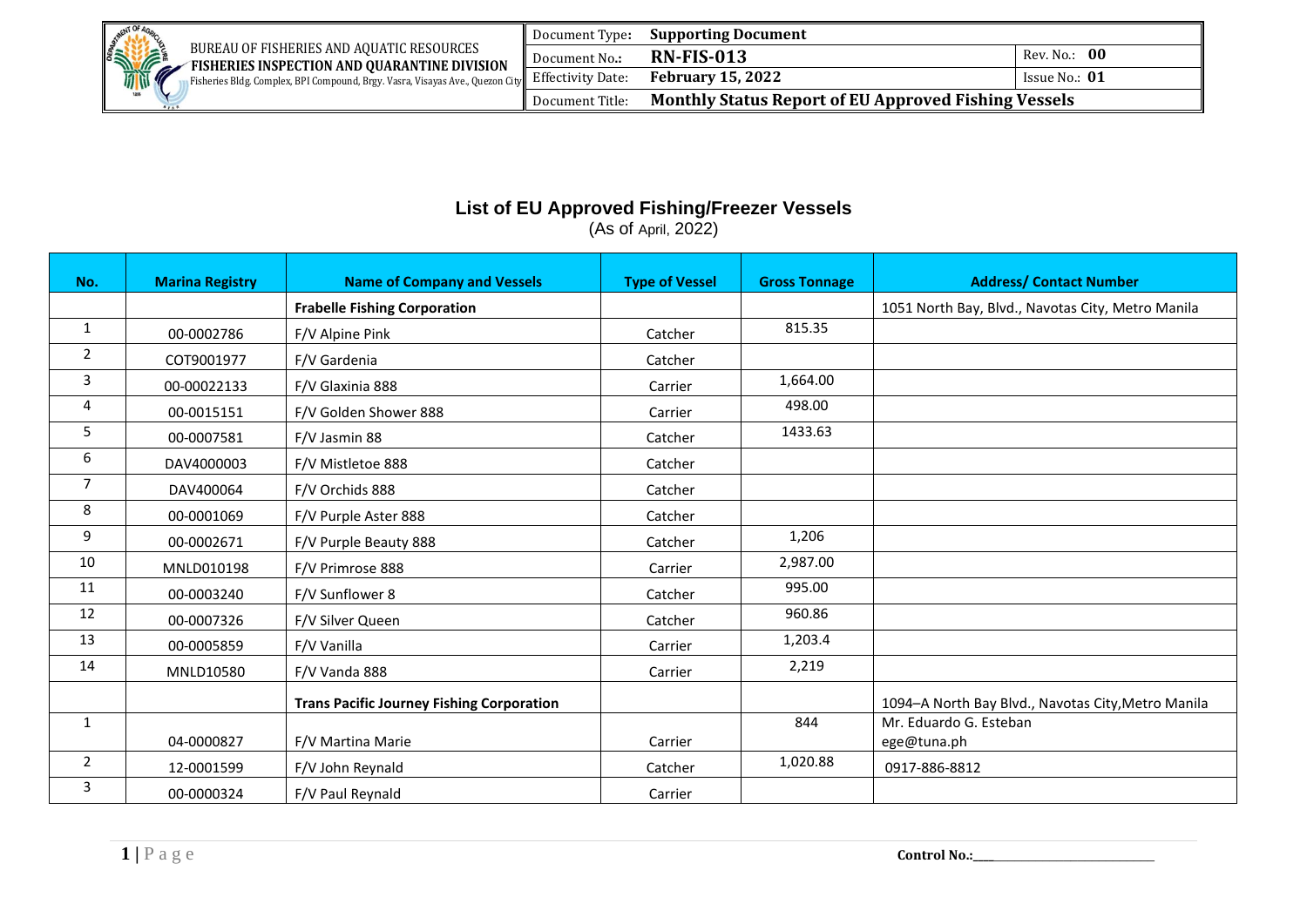| <b>RATIONAL PROPERTY</b>                                                                        | Document Type:  | <b>Supporting Document</b>                                  |               |
|-------------------------------------------------------------------------------------------------|-----------------|-------------------------------------------------------------|---------------|
| BUREAU OF FISHERIES AND AOUATIC RESOURCES<br>FISHERIES INSPECTION AND QUARANTINE DIVISION       | Document No.:   | <b>RN-FIS-013</b>                                           | Rev. No.: 00  |
| Fisheries Bldg. Complex, BPI Compound, Brgy. Vasra, Visayas Ave., Quezon City Effectivity Date: |                 | <b>February 15, 2022</b>                                    | Issue No.: 01 |
|                                                                                                 | Document Title: | <b>Monthly Status Report of EU Approved Fishing Vessels</b> |               |

| 4              | 00-0000460 | F/V Resty BT                 | Catcher | 1,534   |                                  |
|----------------|------------|------------------------------|---------|---------|----------------------------------|
| 5              | 04-0000026 | F/V Daniella T               | Carrier | 1,239   |                                  |
| 6              | 04-0000039 | F/V Martina Elizabeth        | Carrier | 1,051   |                                  |
| $\overline{7}$ | 00-0000554 | F/V Maria Erlinda            | Carrier | 976.37  |                                  |
| 8              | 00-0000323 | F/V Rose Marie               | Catcher | 900     |                                  |
| 9              | 12-0000203 | F/V Sagara Babylyn           | Catcher | 987.95  |                                  |
| 10             | 12-0002174 | F/V Bernadette Marie         | Carrier | 1,463   |                                  |
| 11             | 12-0000826 | F/V Francesca L.T            | Carrier |         |                                  |
| 12             | 00-0002559 | F/V Gabrielle L.T            | Catcher | 1,081   |                                  |
| 13             | 00-0002561 | F/V Tobias Miguel            | Catcher | 1,092   |                                  |
| 14             | 00-0002560 | F/V Sophia Martina           | Catcher | 995     |                                  |
| 15             | 00-0003069 | F/V Lauren Marie Taylor      | Catcher | 1088.00 |                                  |
| 16             | 00-0003936 | F/V John Fisher              | Catcher | 1415.00 |                                  |
| 17             | 00-0003935 | F/V Joe Turner               | Catcher | 1416.00 |                                  |
|                |            | <b>TSP Marine Industries</b> |         |         | Brgy. Bawing General Santos City |
| $\mathbf{1}$   | 12-0001652 | F/V Rosemont 888             | Carrier | 950     |                                  |
| $\overline{2}$ | 12-0001657 | F/V Kenken 888               | Carrier | 872.99  |                                  |
| 3              | 12-0000358 | F/V Ritchie 813              | Carrier | 448.08  |                                  |
| 4              | 12-0001658 | F/V San Andres 179           | Carrier | 499.01  |                                  |
| $5\phantom{.}$ | 12-0001656 | F/V Queen Evelyn 889         | Catcher |         |                                  |
| 6              | 12-0001654 | F/V Queen Evelyn 168         | Catcher | 768.93  |                                  |
| $\overline{7}$ | 12-0001831 | F/V Queen Jenny 138          | Catcher | 893.62  |                                  |
| 8              | 12-0001653 | F/V Princess Janice 168      | Catcher | 499     |                                  |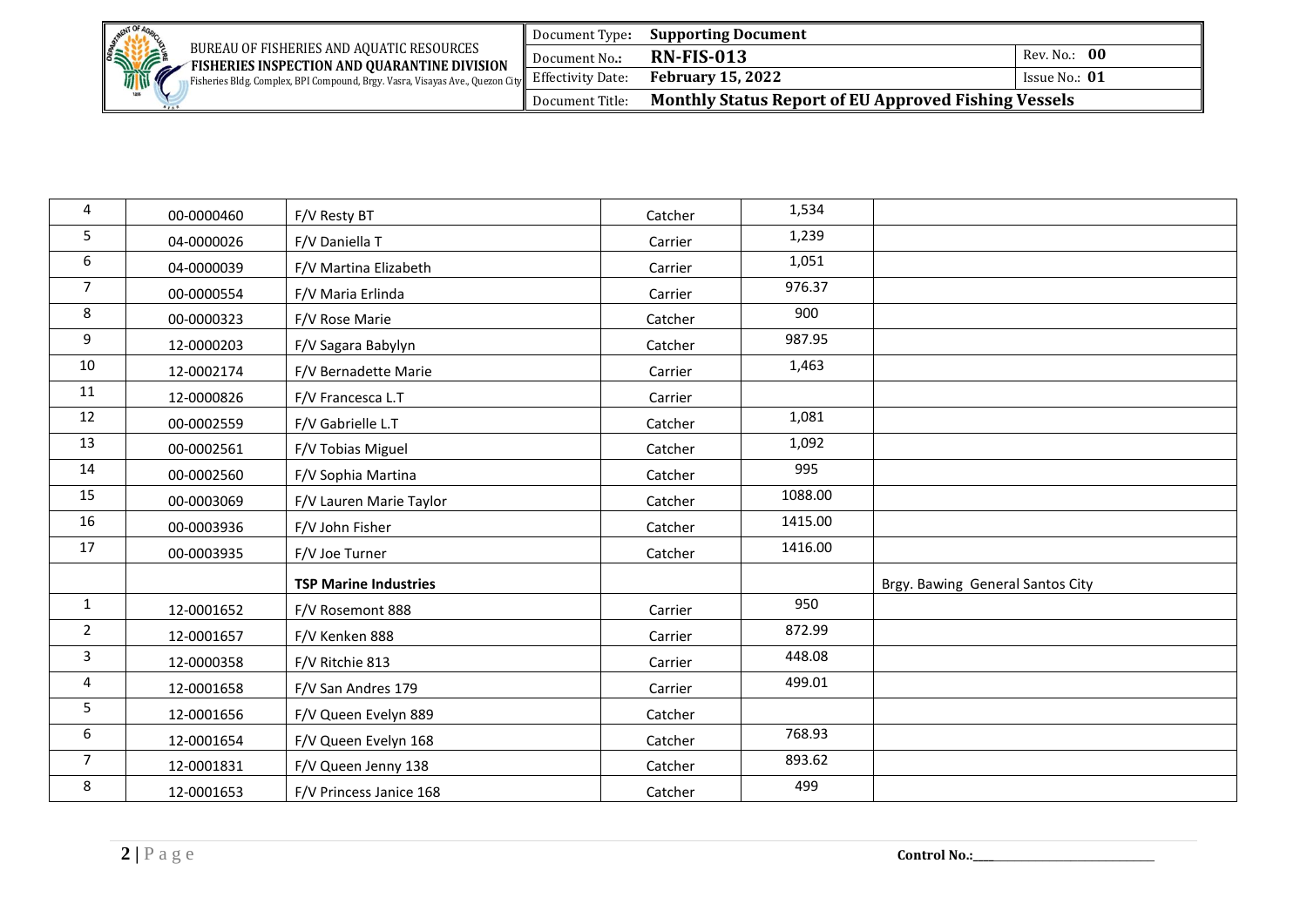| <b>MENT OF</b>                                                                                                  | Document Type:  | <b>Supporting Document</b>                                  |                 |  |
|-----------------------------------------------------------------------------------------------------------------|-----------------|-------------------------------------------------------------|-----------------|--|
| BUREAU OF FISHERIES AND AOUATIC RESOURCES<br>FISHERIES INSPECTION AND QUARANTINE DIVISION                       | Document No.:   | <b>RN-FIS-013</b>                                           | Rev. No.: 00    |  |
| <b>STATE</b><br>Fisheries Bldg. Complex, BPI Compound, Brgy. Vasra, Visayas Ave., Quezon City Effectivity Date: |                 | <b>February 15, 2022</b>                                    | Issue No.: $01$ |  |
| 1898                                                                                                            | Document Title: | <b>Monthly Status Report of EU Approved Fishing Vessels</b> |                 |  |

|                |            | RD Fishing Industry Incorporated             |         |         | Calumpang, General Santos City |
|----------------|------------|----------------------------------------------|---------|---------|--------------------------------|
| $\mathbf{1}$   | 12-0001818 | F/V Discovery 103                            | Catcher |         |                                |
| $\overline{2}$ | 12-0000190 | F/V Dolly 14                                 | Catcher | 1,013   |                                |
| 3              | MNLD10580  | F/V Dolly 783                                | Carrier | 984.62  |                                |
| 4              | 12-0000168 | F/V Dolores 24                               | Catcher | 1,013   |                                |
|                |            | <b>RD Tuna Ventures Incorporated</b>         |         |         | Calumpang, General Santos City |
| $\mathbf{1}$   | 12-0000110 | F/V Dolores 849                              | Catcher | 632     |                                |
| $\overline{2}$ | 12-0000181 | F/V Dolly 767                                | Carrier |         |                                |
| $\mathbf{3}$   | 12-0000195 | F/V Dolly 798                                | Carrier |         |                                |
|                |            | South Sea Fishing Ventures Philippines Inc   |         |         | Calumpang, General Santos City |
| $\mathbf{1}$   | 12-0000163 | F/V Dolores 834                              | Catcher | 822.11  |                                |
| $\overline{2}$ | 12-0000179 | F/V Dolores 838                              | Catcher |         |                                |
| $\mathbf{3}$   | 12-0001818 | F/V Dolores 878                              | Catcher |         |                                |
| 4              | 12-0000166 | F/V Dolly 888                                | Carrier |         |                                |
| 5              | 12-0000780 | F/V Dolly 889                                | Carrier |         |                                |
| 6              | 10-0002903 | F/V Dolly 898                                | Carrier |         |                                |
|                |            | South Pacific Allied Fisheries Corp.         |         |         | Calumpang, General Santos City |
| $\mathbf{1}$   | 11-0000340 | F/V Discovery 102                            | Catcher | 1,100.0 |                                |
|                |            | South Pacific Deep Sea Fishing Ventures Corp |         |         | Calumpang, General Santos City |
| $\mathbf{1}$   | 10-0003031 | F/V Dolores 859                              | Catcher | 1,100   |                                |
|                |            | Pacific Seas Tuna Ventures Inc.              |         |         | Calumpang, General Santos City |
| $\mathbf{1}$   | 10-0003090 | F/V Dolores 869                              | Catcher | 1,100   |                                |
|                |            | <b>Global Fishing Tuna Ventures Inc.</b>     |         |         | Calumpang, General Santos City |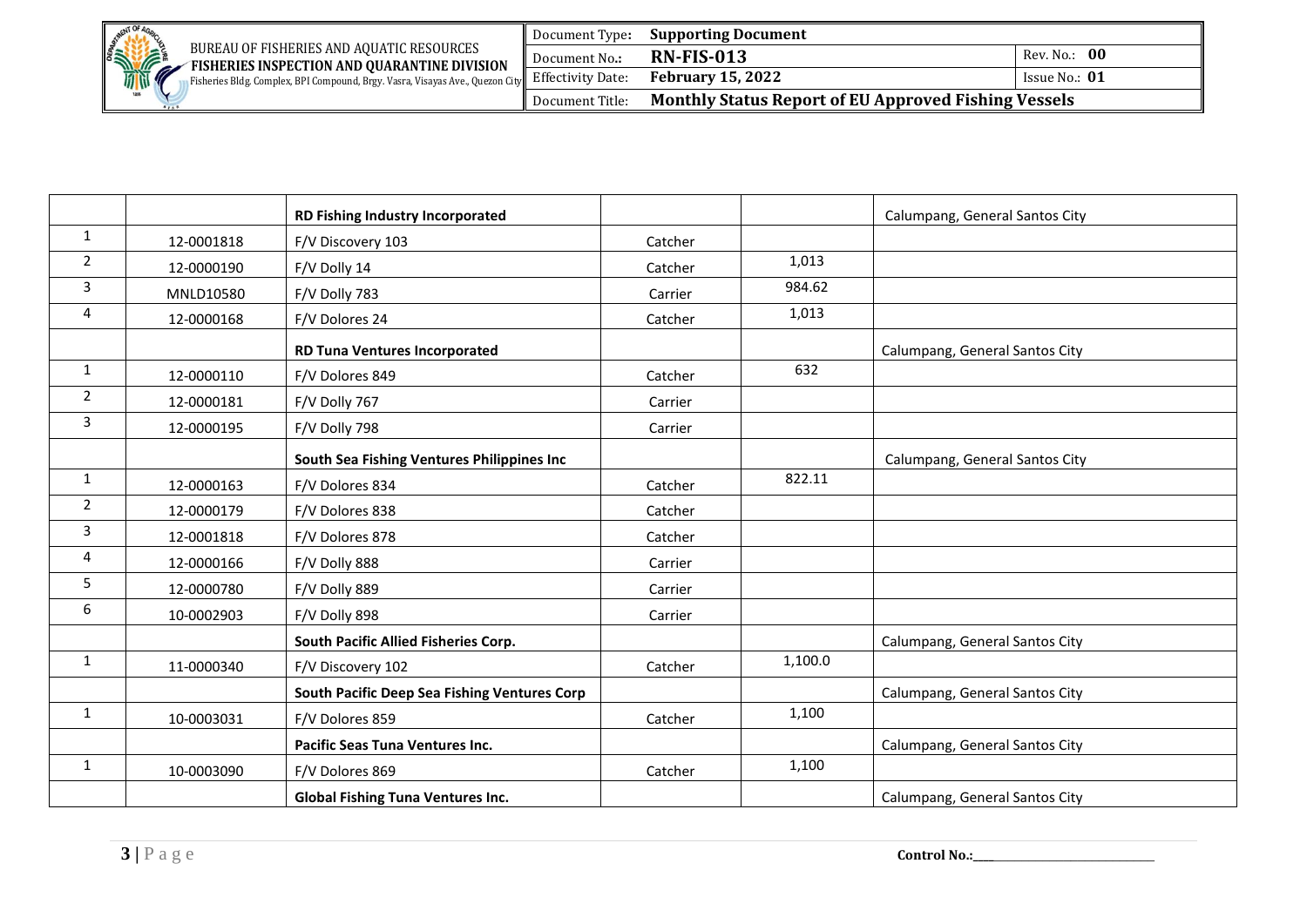| <b>RATIONAL PROPERTY</b>                                                                         | Document Type:  | <b>Supporting Document</b>                                  |                 |
|--------------------------------------------------------------------------------------------------|-----------------|-------------------------------------------------------------|-----------------|
| BUREAU OF FISHERIES AND AOUATIC RESOURCES<br><b>FISHERIES INSPECTION AND QUARANTINE DIVISION</b> | Document No.:   | <b>RN-FIS-013</b>                                           | Rev. No.: 00    |
| Fisheries Bldg. Complex, BPI Compound, Brgy. Vasra, Visayas Ave., Quezon City Effectivity Date:  |                 | <b>February 15, 2022</b>                                    | Issue No.: $01$ |
|                                                                                                  | Document Title: | <b>Monthly Status Report of EU Approved Fishing Vessels</b> |                 |

| 1            | 13-0001621 | F/V Dolores 870                                  | Catcher | 1,100   |                                                    |
|--------------|------------|--------------------------------------------------|---------|---------|----------------------------------------------------|
|              |            | <b>Ocean Bounty Fishing Ventures Corporation</b> |         |         | Calumpang, General Santos City                     |
| $\mathbf{1}$ | 10-0002817 | F/V Dolores 858                                  | Catcher | 1,100   |                                                    |
|              |            | <b>Golden Anchor Marine Ventures Corporation</b> |         |         | Calumpang, General Santos City                     |
| 1            | 10-0003054 | F/V Dolores 865                                  | Carrier | 1,100   |                                                    |
|              |            | <b>Tropical Fishing Tuna Ventures Inc.</b>       |         |         | Calumpang, General Santos City                     |
| 1            | 13-0001622 | F/V Dolores 872                                  | Catcher | 1,100   |                                                    |
|              |            | <b>Bismarck Pacific Sunrise Fishing Corp.</b>    |         |         | Calumpang, General Santos City                     |
| 1            | 05-0000237 | F/V Discovery 101                                | Catcher | 1,100   |                                                    |
|              |            | <b>Asia Pacific Allied Fishing Ventures</b>      |         |         | Calumpang, General Santos City                     |
| $\mathbf{1}$ | 12-0002054 | F/V Dolores 737                                  | Catcher |         |                                                    |
|              |            | <b>Rell and Renn Fishing Corporation</b>         |         |         | Brgy. Tambler, General Santos City                 |
| 1            | 12-0001555 | F/V John Michael                                 | Carrier |         |                                                    |
|              |            | <b>Phil Sino Pacific Venture Corporation</b>     |         |         | General Santos Shipyard, Sequil, Maasim, Sarangani |
| $\mathbf{1}$ | 11-0001005 | F/V Discovery 105                                | Catcher |         |                                                    |
|              |            | <b>Bluecatch Corporation</b>                     |         |         | Purok Eslome, Kablacan, Maasim, Sarangani          |
| $\mathbf{1}$ | 12-0002957 | F/V Kamilah                                      | Catcher | 349.00  |                                                    |
| 2            | 12-0002975 | F/V Mavienne                                     | Catcher | 349.00  |                                                    |
|              |            | Domingo Teng Fishing Industry, Inc               |         |         | Cabu, Bawing, General Santos City                  |
| $\mathbf{1}$ | 12-0003015 | F/V Queen Jina 101                               | Catcher | 1,096   |                                                    |
| 2            | 12-0003528 | F/V Chessa 888                                   | Carrier | 2,436.0 |                                                    |
|              |            | <b>Royal Pacific Rim Fishing Corporation</b>     |         |         | #10 Lapu-Lapu Ave. Dagat-Dagatan, Navotas City     |
| $\mathbf{1}$ | 00-0002318 | F/V Pacific Plover                               | Carrier | 914.00  |                                                    |